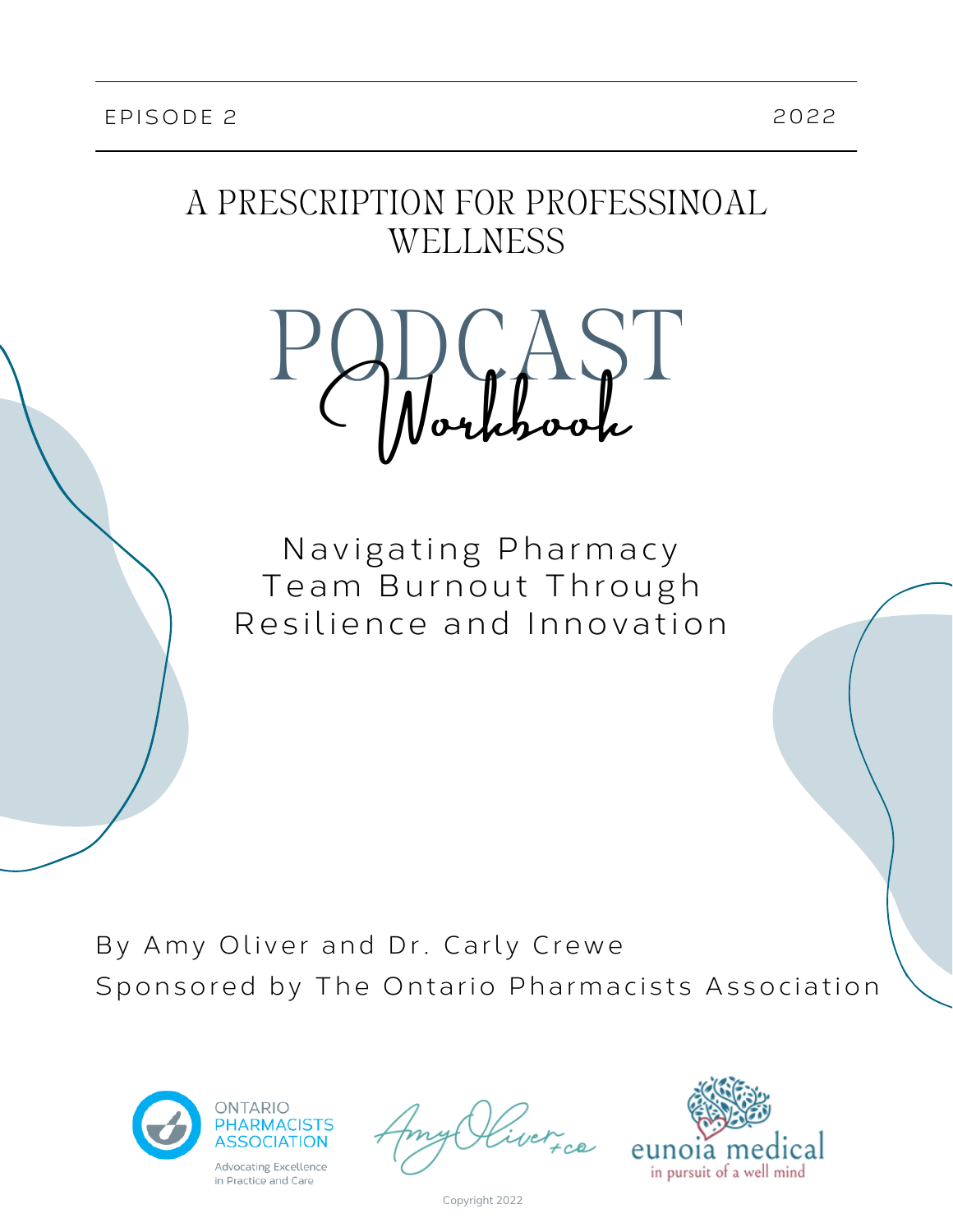P AGE 2

A Message From

# THE ONTARIO PHARMACISTS ASSOCIATION

The Ontario Pharmacists Association (OPA) is pleased to present this 8 episode podcast series entitled 'A Prescription for Professional Wellness'.

OPA recognizes the need to support the wellness and engagement of the pharmacy community. Pharmacy professionals spend day in and day out being active members of our patient's care teams and giving so much in order to promote the health and wellbeing of others. Now, more than ever, we need to focus on taking care of each other, and ourselves so that we can move from surviving as a profession to thriving.

The past two years have been the most demanding of the pharmacy profession and of society. We are proud of the work you have done and the contributions you have made. This along with a clear awareness that frontline pharmacy providers have sacrificed many things, including pieces of themselves, to continue to serve our communities.

This podcast is one of the initiatives OPA is putting forth to help promote professional wellness, prevent burnout, and move forward fully engaged in the meaningful work of all pharmacy professionals as we strive to serve our communities now, and into the future.



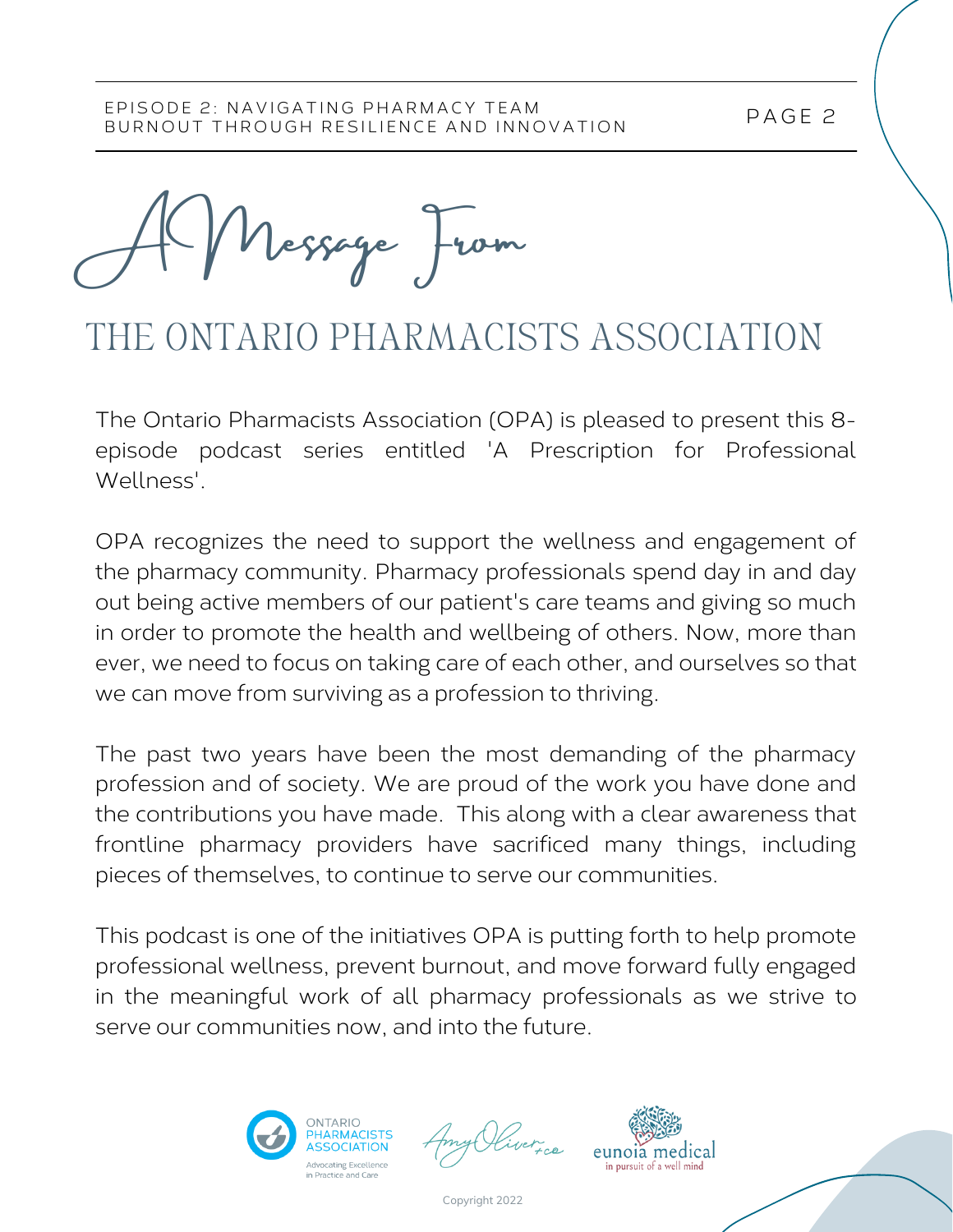## WHAT IS BURNOUT?

Burnout is an "occupational phenomenon" with three key characteristics.



# WHEN DO WE BURNOUT? KEY TIPS:

- When there are unrealistically high expectations (from others or ourselves).
- When we feel like we are not good enough.
- When we feel unappreciated.
- When there are unreasonable external demands placed on us.



- Watch out for overachievers, give them choices and respect boundaries.
- Recognize signs and symptoms.
- Watch for red flags.
- Make a plan around how you will manage burnout BEFORE you burnout.





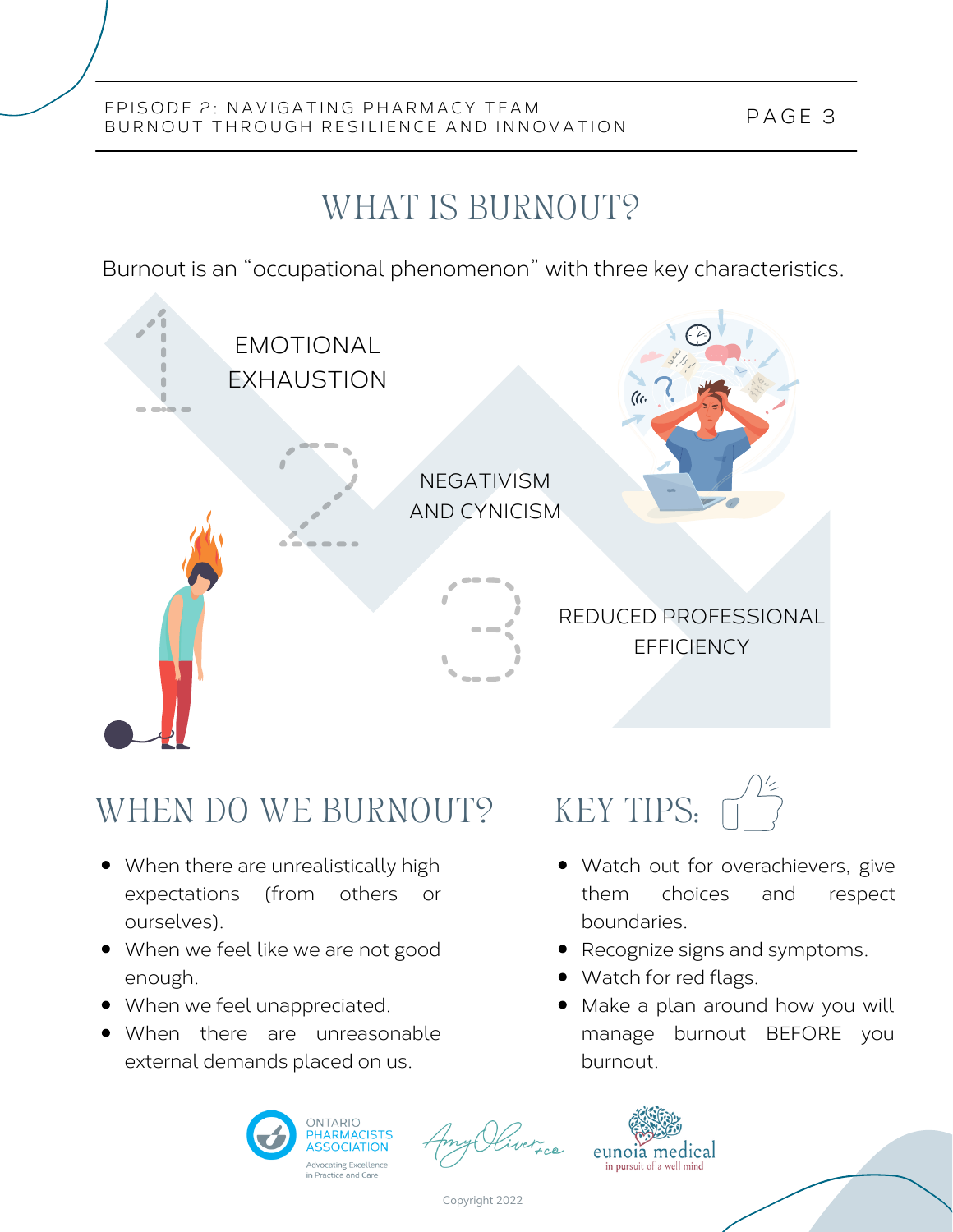## SIGNS AND SYMPTOMS

- **•** Helplessness
- Hopelessness
- Apathy
- Increased errors
- Lower productivity
- "Poor attitude"
- Loss of motivation
- **Suspiciousness**
- Frustration
- Irritability







## SEVERE...

- Self-medication
- Substance abuse
- Debilitating self-doubt  $\bullet$
- Increased absenteeism
- Workplace accidents
- Poor physical health







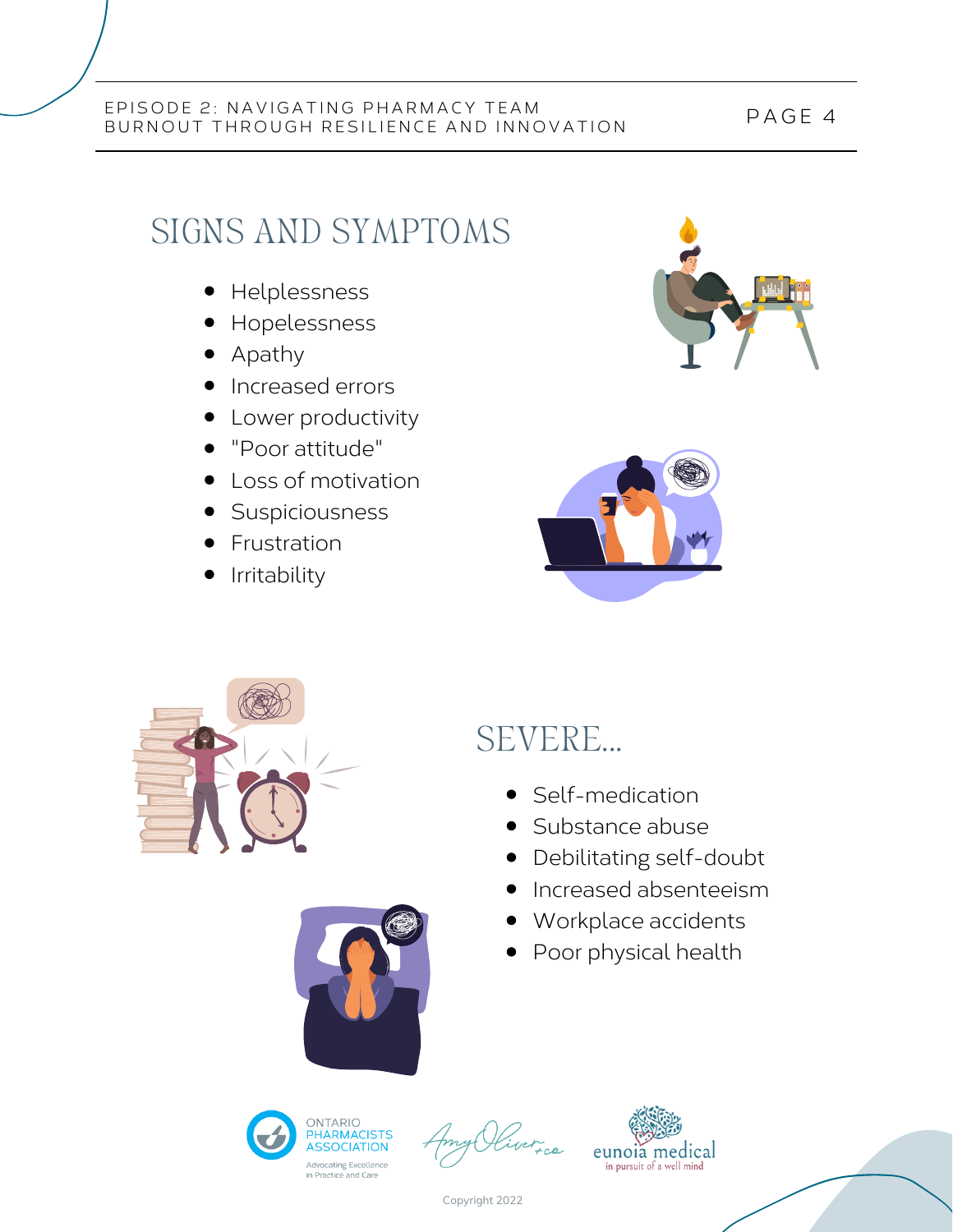5 C'S OF RESILIENCE



CHALLENGE

**COMPETENCE** 



CONTROL

### **CONNECTION**





### COMMITMENT



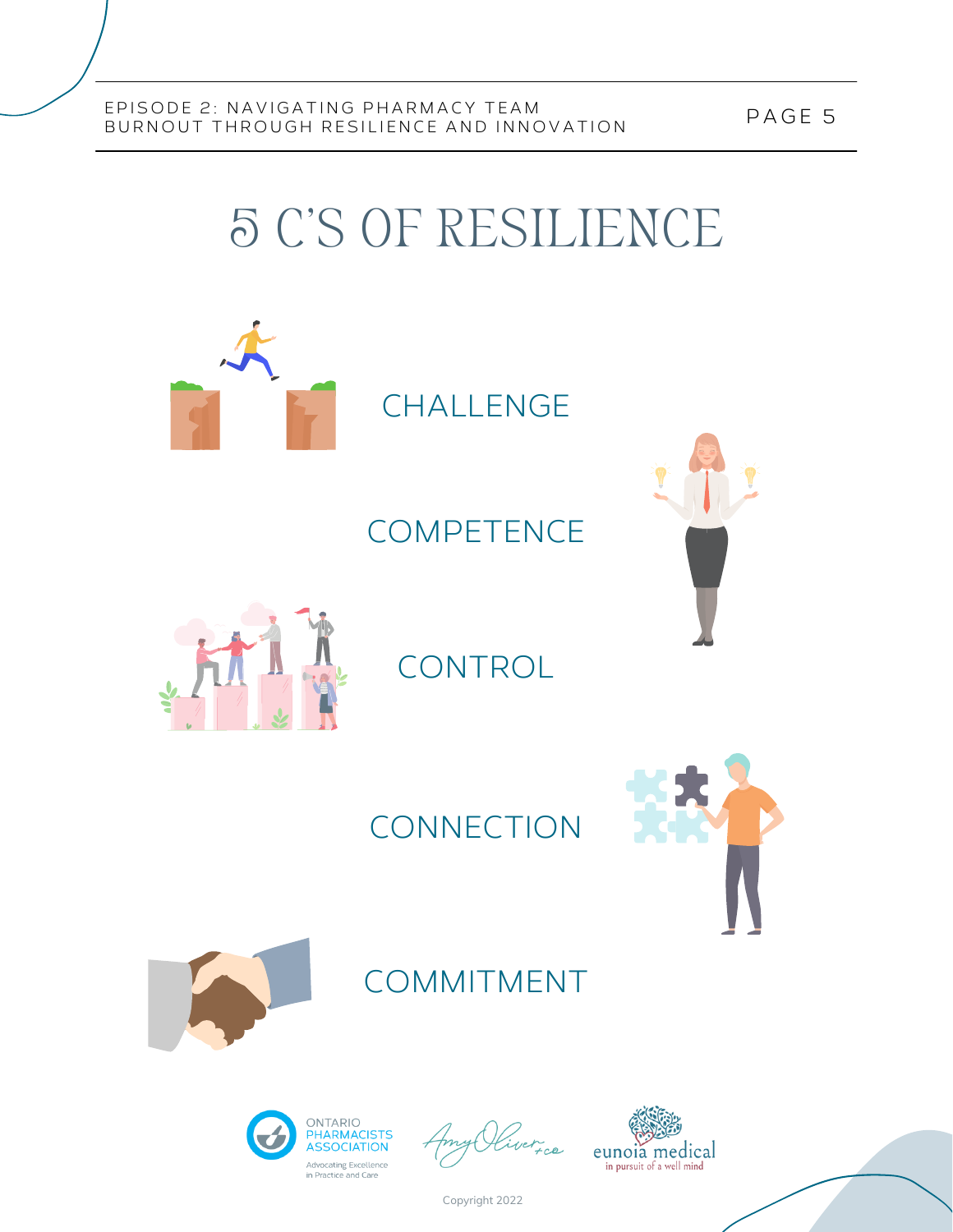P AGE 6

Personal Reflection:

How will you know when you are burning out?

What specifically will you do when you get there in order to take care of yourself?



iver<sub>ree</sub>

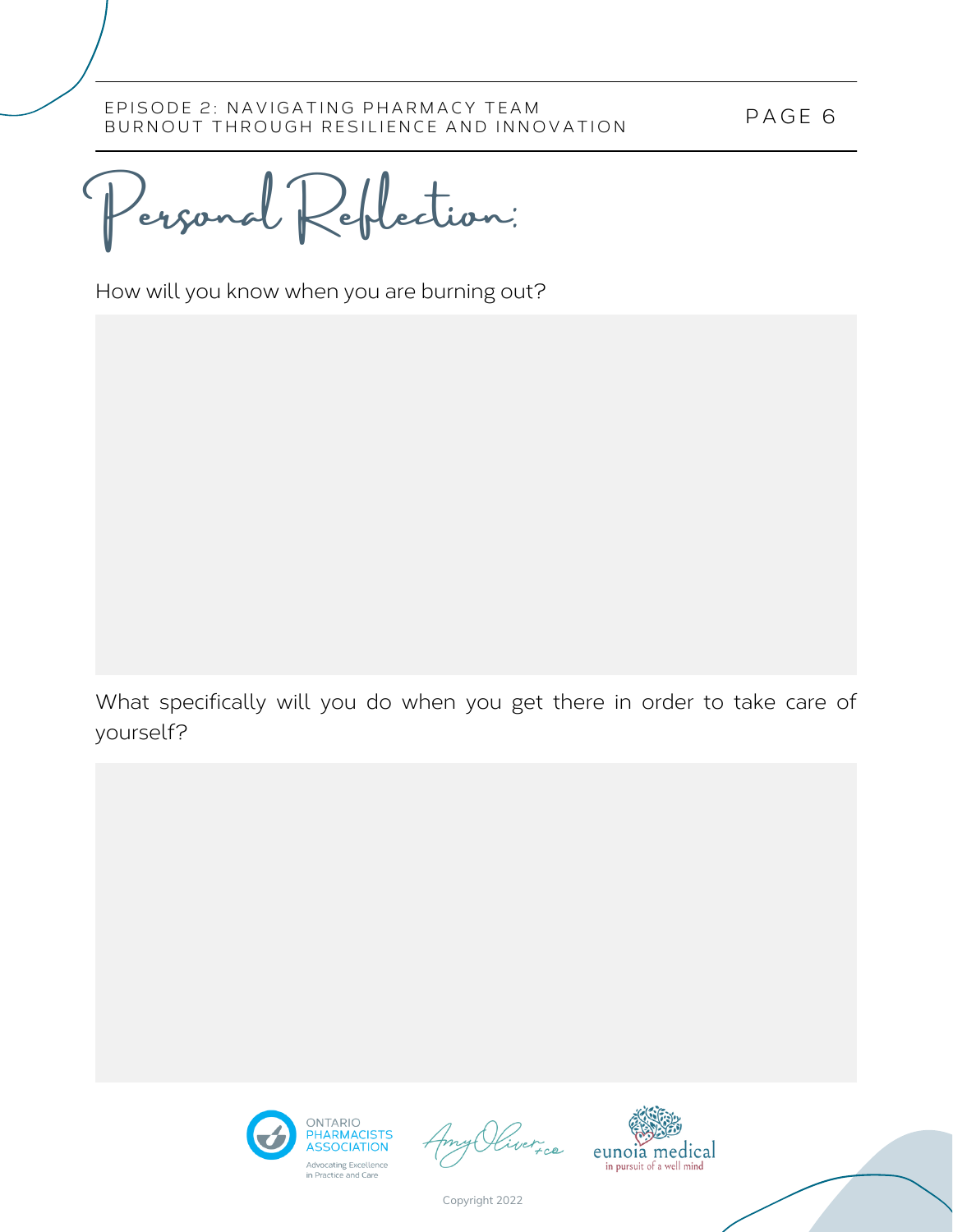What boundaries can you set and what decisions can you make now to help protect yourself from burning out?

Think about the 5Cs of resilience. What does each one mean to you?



iver ce

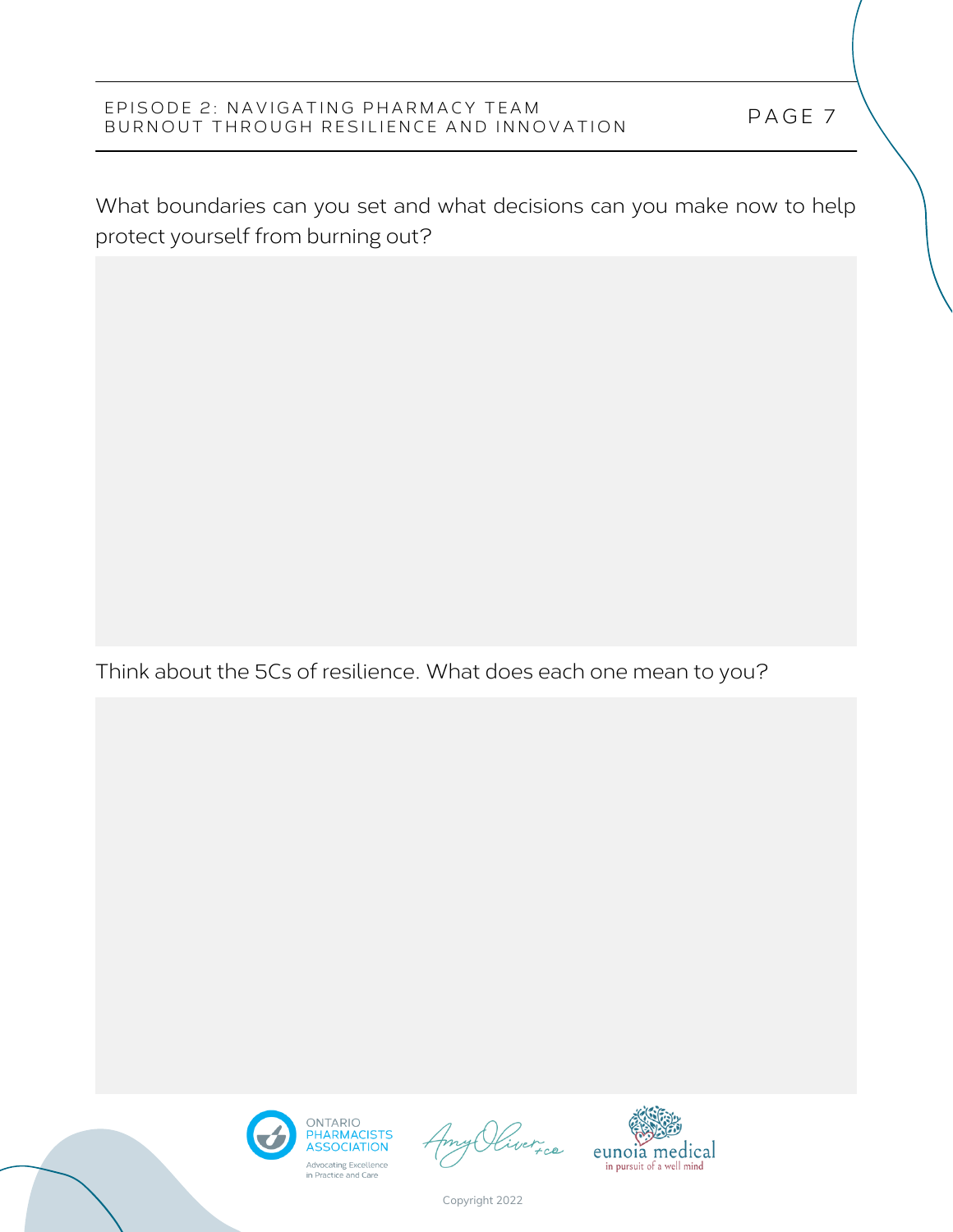What could innovation in my day to day work look like? What would keep me more engaged and motivated?

> INNOVATION MEANS: • How can you deliver products or services in a new way? • How can you use new tools to perform an existing function? • How can you recruit beneficiaries of your services in a new way?





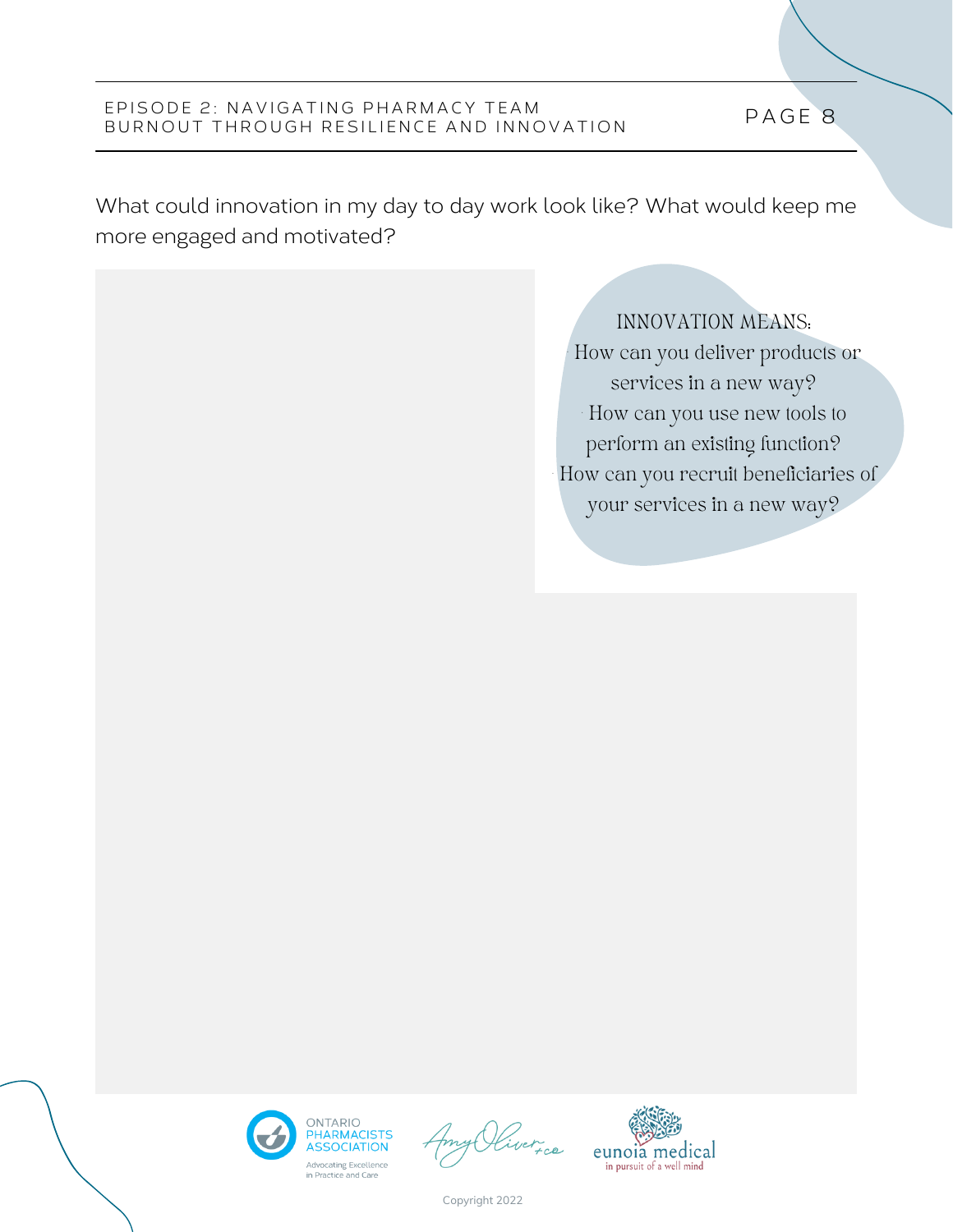If you knew it would work and that you would be successful, what problem would you solve through your work and how?

Based on these reflections what is one specific thing you can commit to now to protect yourself and continue moving forward?

When and how will you do this?



iver<sub>ica</sub>

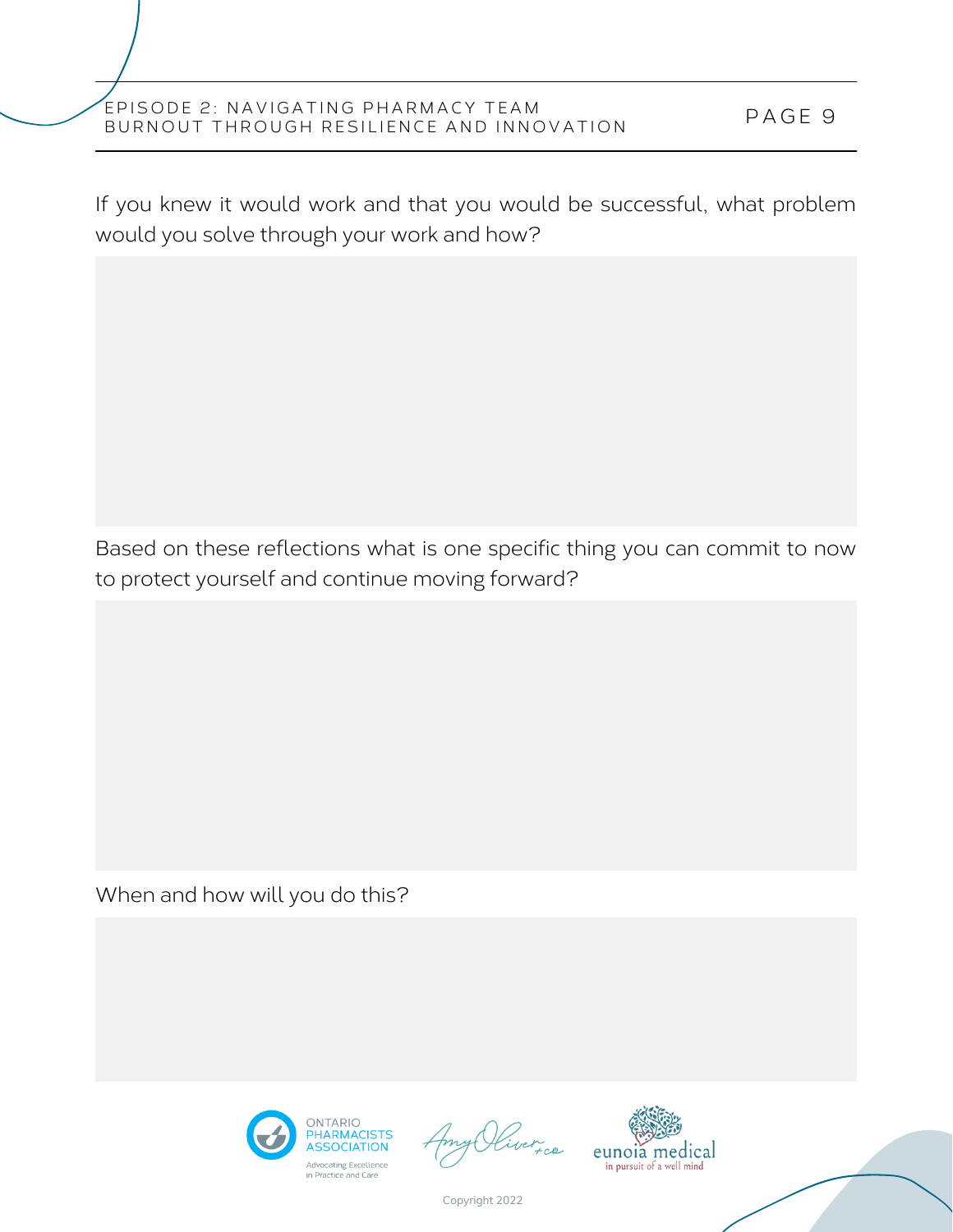PAGE 10

Bios

### AMY OLIVER MBA, BSCPH, RPH, PMP, CLC

Amy Oliver is an experienced healthcare executive. She is president of Amy Oliver + Co, offering trusted advisory services and professional coaching to practice owners, leaders, academics, and organizations in health and social sectors.

Amy holds an MBA with a dual concentration in Organizational Leadership and Health Administration. She is a pharmacist, a Certified Leadership Coach, and a globally certified Project Management Professional. Amy holds certificates in Emotional Intelligence and Advanced Strategic Management and Leadership.

Amy has won multiple health sector and leadership awards and most recently has been selected as a member of the prestigious 2020 Governor General Canadian Leadership Conference.







CONNECT: c: 204.292.0663 e: amy@amyoliver.ca w: amyoliver.ca

eunoia medical

in pursuit of a well min